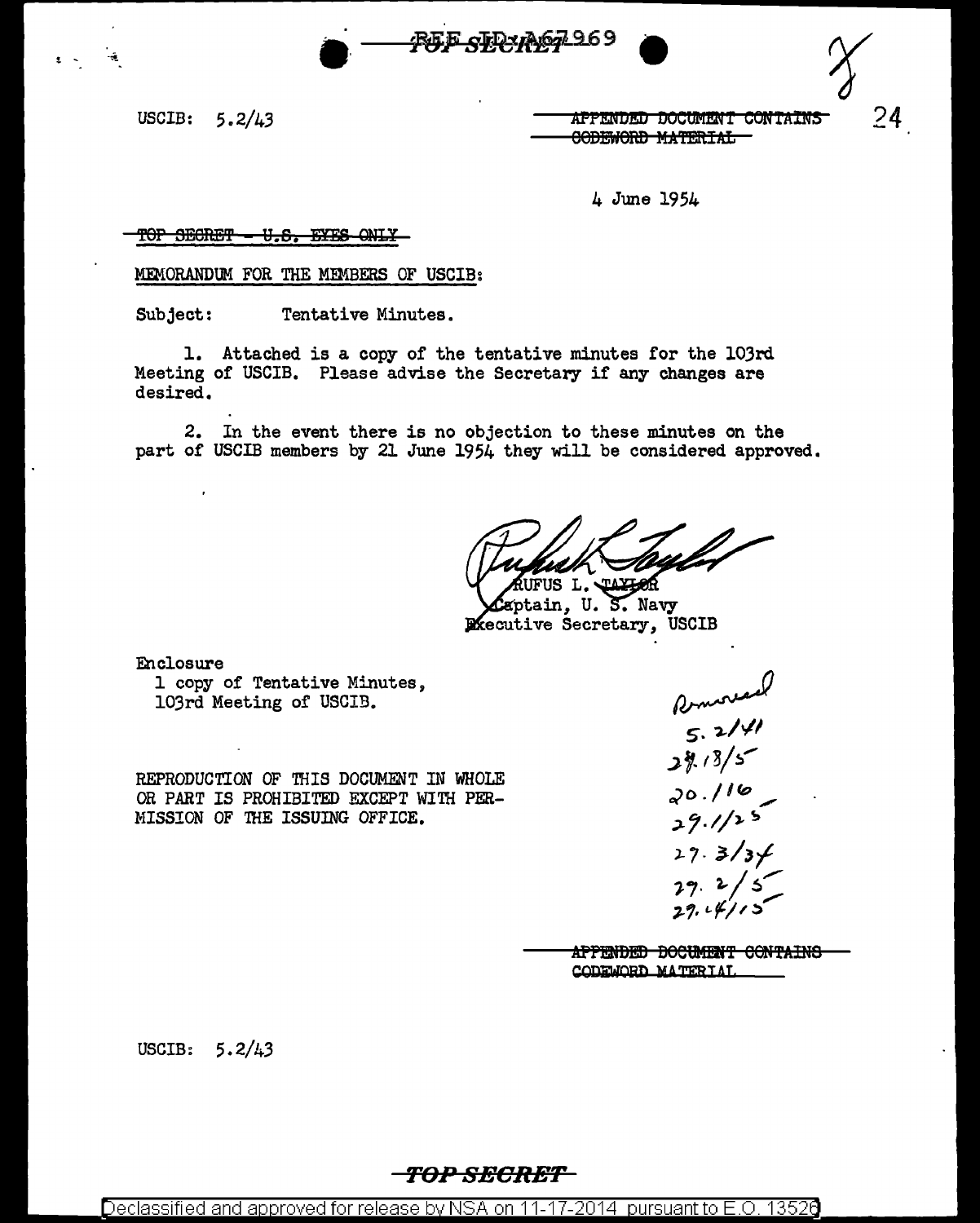

OONFIDENTIAL - U.S. ETES ONLY

#### ONE HUNDRED THIRD MEETING

## OF THE

### UNITED STATES COMMUNICATIONS INTELLIGENCE BOARD

Mr. Allen W. Dulles, Chairman

PRESENT:

| DEFENSE:             | General Graves B. Erskine, USMC (Ret.)                                                                                                                                  |
|----------------------|-------------------------------------------------------------------------------------------------------------------------------------------------------------------------|
| <b>STATE:</b>        | W. Park Armstrong, Jr.                                                                                                                                                  |
| NSA:                 | Lt. General Ralph J. Canine, USA                                                                                                                                        |
| <u>FBI:</u>          | Mr. Victor P. Keay<br>(for Mr. L. V. Boardman)                                                                                                                          |
| CIA:                 | Mr. Huntington D. Sheldon                                                                                                                                               |
| ARMY:                | Brigadier General Alfred E. Kastner<br>(for Major General Arthur E. Trudeau)                                                                                            |
| NAVY:                | Rear Admiral Carl F. Espe                                                                                                                                               |
| AIR FORCE:           | Major General John A. Samford                                                                                                                                           |
| EXECUTIVE SECRETARY: | Captain Rufus L. Taylor, USN                                                                                                                                            |
| SECRETARIAT:         | Mr. Hamill D. Jones<br>Mrs. Daphne O. Tucker<br>Miss Regina Otto                                                                                                        |
| ALSO PRESENT:        |                                                                                                                                                                         |
| DEFENSE:             | Mr. Milton S. Zaslow                                                                                                                                                    |
| STATE:               | Mr. T. Achilles Polyzoides<br>Mr. Robert F. Packard<br>Mr. Richard E. Curl                                                                                              |
| NSA:                 | Brigadier General John B. Ackerman, USAF<br>Captain Dwight M. Agnew, USN<br>Mr. William F. Friedman<br>Mr. Francis Raven<br>Mr. Frank C. Austin<br>Mr. Philip J. Patton |

#### CONFIDENTIAL